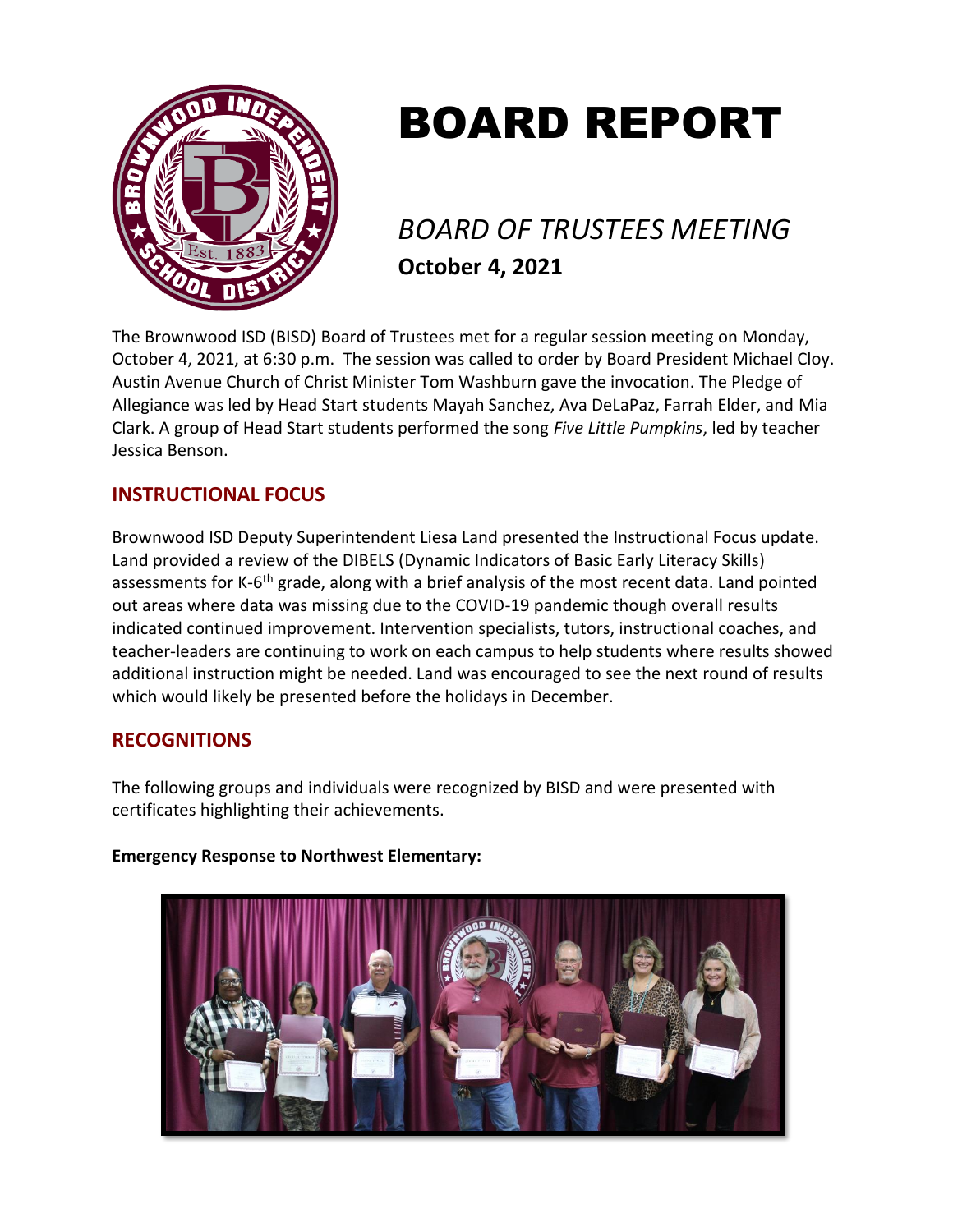On September 30, Northwest Elementary custodian Cecilia Torres called police to report hearing suspicious noises during her late-night shift at around 11:30 p.m. Police and fire crews responded and subsequently noticed sparks coming from under a door inside the school. Upon further inspection, it was determined a roof leak had developed during the rain, and water had begun dripping into an electrical power box. Principal Allison Northcutt was alerted to the problem, and BISD Maintenance crew members Jerry O'Neal, Jimmy Pepper, and Kevin Kirby were called in to address the issues. Because BISD has a certified electrician (Kirby) on staff who had the proper equipment to handle the problem, power was restored that night. BISD Maintenance was also able to patch the leak on the roof and get the building ready for school the next day. Due to the quick response of BISD staff and the Brownwood Police & Fire Departments, what could have easily become a major emergency was taken care of quickly and without any injury or closure of the building. The recognitions pictured above included (left to right) The Brownwood Fire Department (held by BISD Trustee Diane Thompson), Cecilia Torres, Jerry O'Neal, Jimmy Pepper, Kevin Kirby, Allison Northcutt, and the Brownwood Police Department (held by BISD Trustee Amary Doremus).



#### **BISD Spotlight Teachers and Staff:**

The Brownwood ISD Spotlight recognizes members of the BISD faculty and staff who go the extra mile to ensure excellence in education for all our students. Spotlight recipients are chosen from peer nominations. October 2021 honorees were Brownwood High School (BHS) Biology teacher and coach Chesney Neely and BISD Maintenance Locksmith John Smiley. Pictured (top) are BISD Trustee Diane Thompson, Spotlight honoree Chesney Neely and BHS Principal Lindsay Smith. Pictured (bottom) are BISD Trustee Diane Thompson, Spotlight honoree John Smiley, and BISD Maintenance Supervisor Jerry O'Neal.

# **SUPERINTENDENT'S REPORT**

- BISD has held two of the three scheduled Project Neighborhood community meetings. BISD Superintendent Dr. Joe Young led meetings at Woodland Heights Elementary and Central Support Center regarding the concept that would realign BISD primary campuses to provide continuity of services from Head Start through fifth grade within our neighborhood elementary schools. Attendance has been good, with around 40-50 parents and community members at each meeting bringing up good questions and ideas. The next meeting is at 5:30 p.m. on Wednesday, October 6, at Northwest Elementary.
- The Teacher Incentive Allotment committee continues to meet regarding the House Bill 3 (HB 3) measures on teacher pay, and BISD Director of Human Resources Doug Bonsal is expected to have an update for the Board at the November meeting.
- The BHS Class of 1960 has a reunion planned for Saturday, October 9. Dr. Young plans to attend and congratulate them on behalf of Brownwood ISD.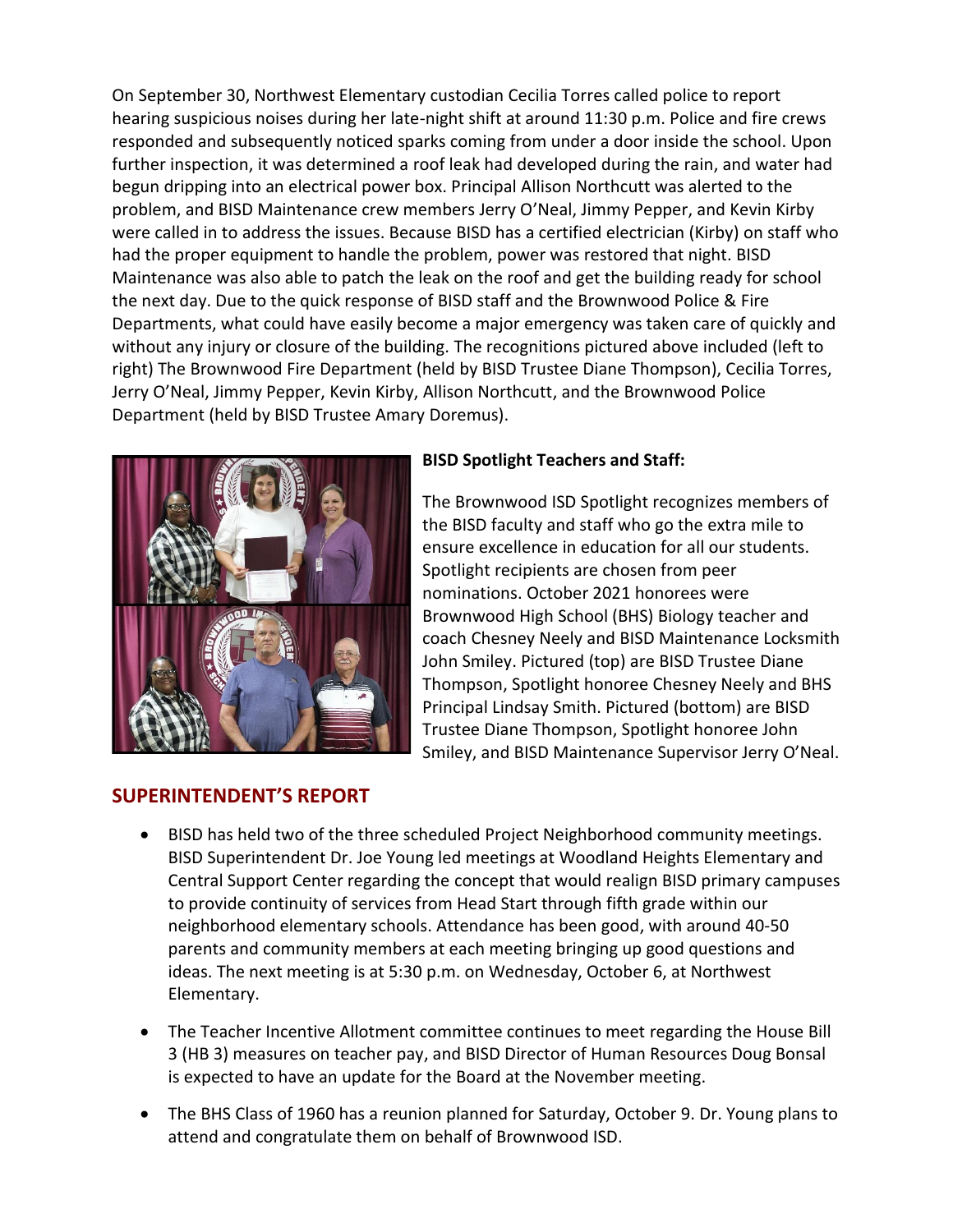# **DISCUSSION & ACTION ITEMS**

#### **DEPARTMENTAL REPORTS**

**Nursing Report:** The report provided by BISD Director of Nurses Helen Lacy contained current nursing assignments, indicating a Licensed Vocational Nurse (LVN) serves on each BISD campus except Woodland Heights Elementary, where Nurse Lacy, who is a registered nurse (RN), is located. The report also noted that flu vaccines will be offered on campus for employees on October 13 and summarized the current nursing response procedures to positive COVID-19 cases.

**Student Health Advisory Council (SHAC):** Future meeting dates for SHAC were provided along with updated areas of discussion, including the mental health initiative, abstinence curriculum for grades 6-12, anger management classes in the DAEP program, school safety, and COVID measures. As required, a yearly review of the wellness policy was completed and passed through the committee without any suggested changes.

**English as a Second Language (ESL) Program:** The program provides appropriate planned instruction to identified students that are linguistically and culturally diverse. BISD currently has EL students that speak Spanish, Cantonese, Nepali, Vietnamese, Chinese, Albanian, and English. BISD employs a total of 45 ESL certified teachers. Director of Special Programs, Heidi Gardner, provided a report with a breakdown of the ESL students and teachers per campus.

**Mental Health Initiative Update:** BISD Mental Health Coordinator Danielle Howard provided a Comprehensive Counseling, Mental and Behavioral Health report outlining three phases and the progress identified from last year's goals which were successfully completed on every campus. Data and assessments were collected district-wide to drive ongoing development of the program. District-level services were outlined in the report, along with specific counseling information collected from each campus and program. Encouraging data was highlighted throughout the report, including a 44% drop in discipline district-wide and DAEP referrals down by 64%. Howard noted that the BISD Mental Health and Counseling programs are leading the way for other districts with speaking engagement requests and ongoing conversations with Region 15.

**Quarterly Investment Report:** A Quarterly Investment Summary and Tax Assessor-Collector's Report for August 2021 were provided to the Board for review.

# **ANNOUNCE BOARD MEMBER CONTINUING EDUCATION HOURS**

Board President Michael Cloy reported that six BISD Board of Trustees members met or exceeded the yearly required continuing education hours for 2021, with new Trustee Amary Doremus on track to meet requirements by February 2022, her one-year anniversary as a board member. New board members are allowed one full year to complete the necessary training.